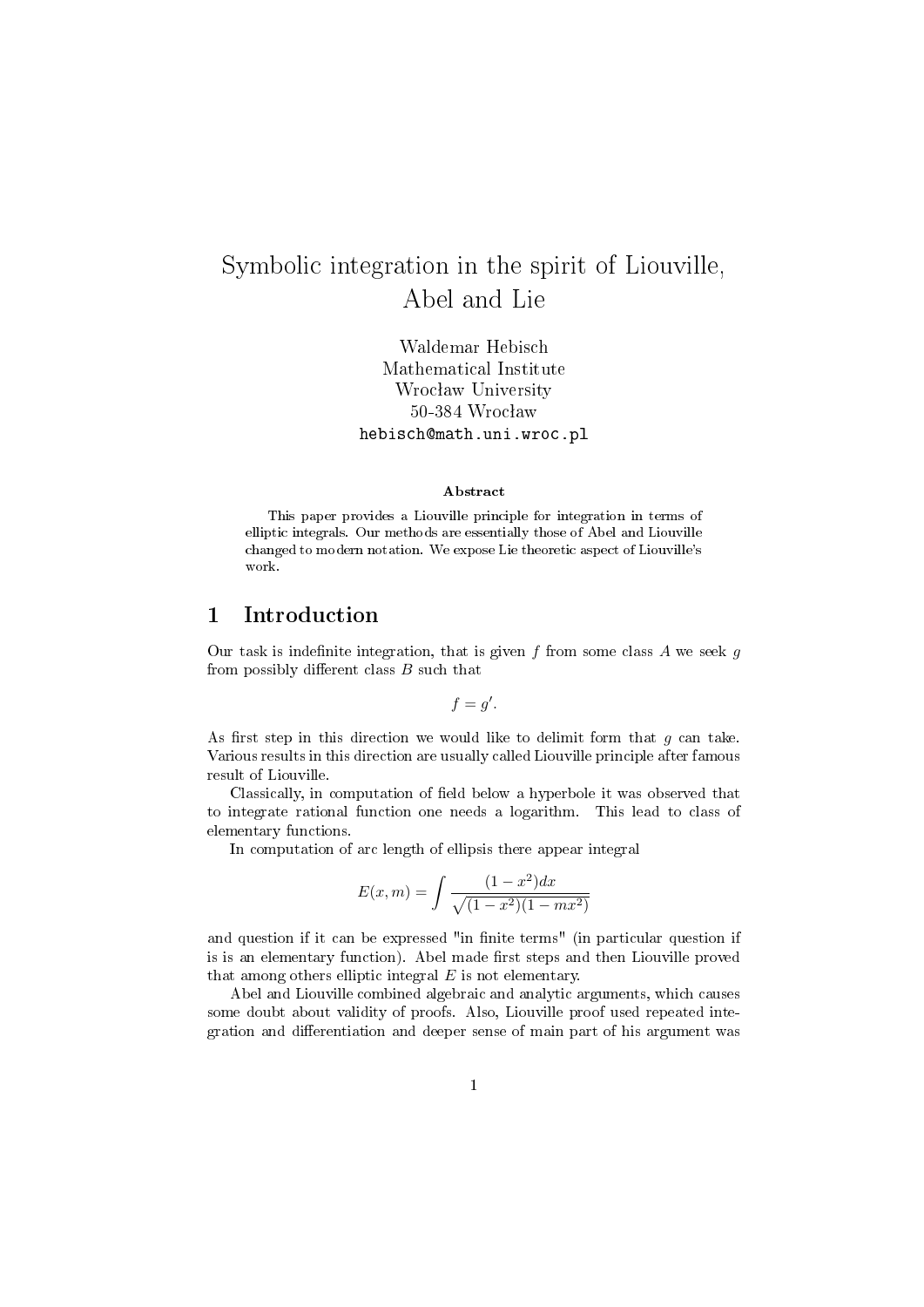not clear. It turns out that Liouville used differential automorphisms, integration allowed passing info from generator (a derivation) to group elements, differentiation went back. We observed that this argument can be done directly inside Lie algebra of derivations. In effect, our proof is very close to original Liouville's proof. Thanks to use of Abel addition formula for elliptic integrals we can handle elliptic functions and elliptic integrals. It is curious that Liouville missed that: all ingredients were known to him and our main result is natural extension of that of Liouville.

# 2 Differential fields

Differential field is a field  $F$  with a derivation  $D$ , that is operation which satisfies Leibniz formula:

$$
D(fg) = D(f)g + fD(g)
$$

We say that  $f \in F$  is a constant if and only if  $D(f) = 0$ .

Remark: In the sequel we consider only fields of characteristic 0, in finite characteristic several crucial results are no longer valid.

Example: Field  $\mathbb{Q}(x, \exp(1/x^2))$ . Function  $f = ((x^2 - 2) \exp(1/x^2))/x^2$  is an element of this field.

Remark: Given function belongs to many fields, in practice we prefer small fields.

Example: Field of meromorphic functions in a complex area  $U$  with usual derivative is a differential field.

For computational purposes this field is too big, we want finitely generated fields. Field of meromorphic functions is in a sense universal example: every finitely generated differential field is isomorphic to a subfield of field of meromorphic functions in some area (Seidenberg [8]).

Assumption that we work inside a differential field introduces some limitations, for example it excludes  $|x|$ . In case of multivalued function sometimes we need to make choice of branches, for example

$$
\sqrt{x}\sqrt{1-x} - \sqrt{x(1-x)}
$$

is zero or not depending on choice of branches of square root.

In a sense this is necessary limitation, other settings quickly lead to unsolvable problems ([5], [6]).

#### 2.1 Differential fields, representation

One way to represent differential field is via generators and relations. In characteristic  $0$  our field is an extension of field of rational numbers. Generators either are transcendental or defined via minimal polynomial of an algebraic extension (that is relation). We dene derivative on transcendental generators in arbitrary way and extend to the whole field (in characteristic 0 there exist exactly one extension [3]).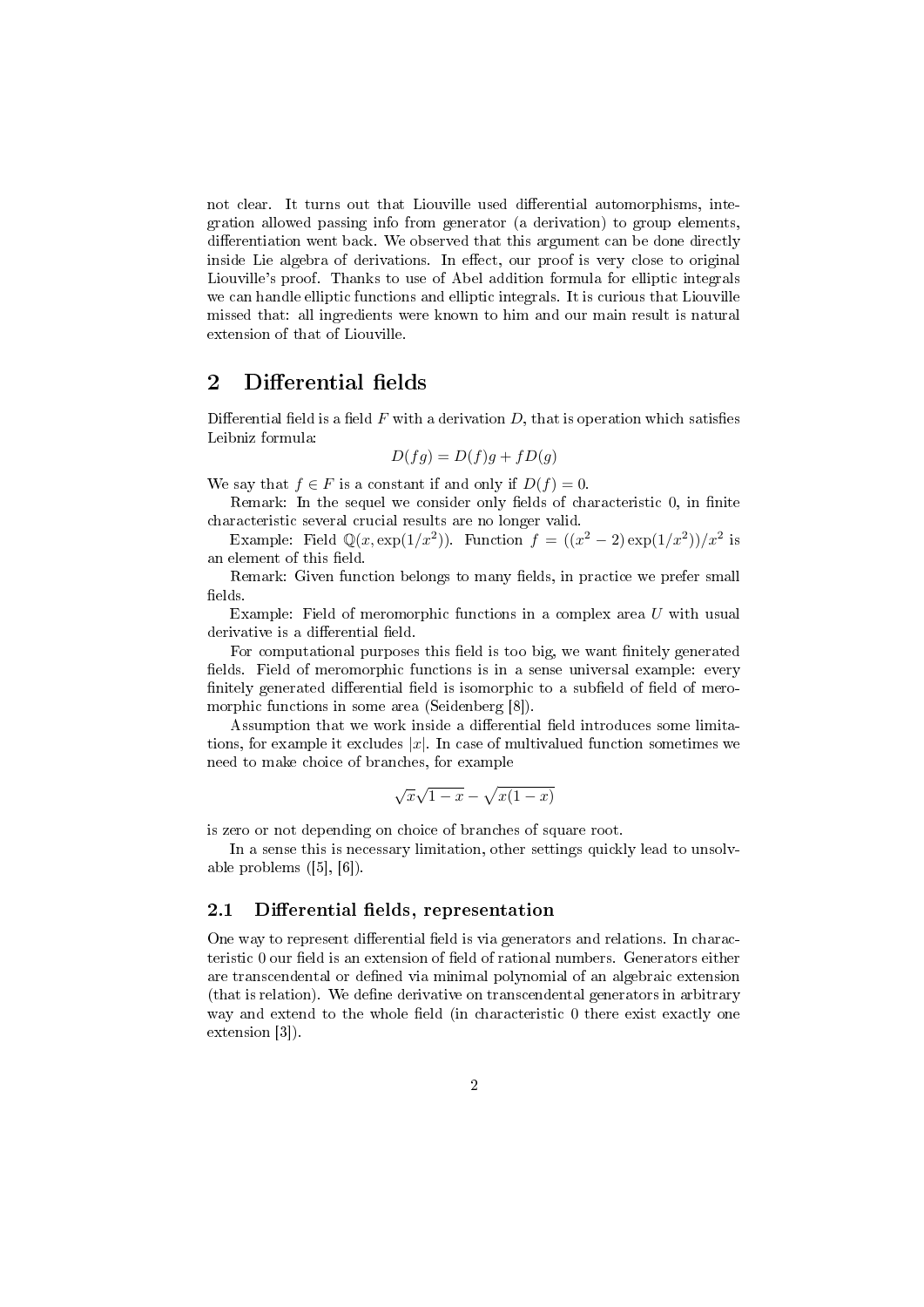Field  $\mathbb{Q}(x, \exp(1/x^2))$  is given in this way, there are two generators (both transcendental)  $\theta_1 = x, \ \theta_2 = \exp(1/x^2),$ 

$$
D(\theta_1) = 1,
$$
  

$$
D(\theta_2) = \frac{-2}{\theta_1^3} \theta_2.
$$

Alternative point of view is that a differential field is generated by solutions of a system of algebraic differential equations.

From this point of view constants are first integrals of our system of equations, finding them can be a hard problem.

### 2.2 Differential fields, geometric model

Alternatively, we can treat finitely generated differential field as rational functions on an algebraic manifold  $M$ . Derivative  $D$  is a vector field on  $M$ .

Remark: saying about field of rational functions we automatically make no distinction between manifolds with the same field of rational functions (birationaly equivalent).

#### 2.3 Differential fields, towers

For us crucial role is played by extensions of transcendental degree 1, that is pairs  $F \subset K$  of differential fields such that K is of transcendental degree 1 over  $F$ . Geometrically,  $K$  is a field of algebraic functions on a curve (algebraic manifold of dimension 1) over F. Assuming that K is algebraic over  $F(\theta)$  we get (variant of) chain rule

$$
Df = D_F f + (D\theta)\partial_{\theta}f
$$

where  $D_F$  is derivation of K equal to D on F and such that  $D_F(\theta) = 0$  and  $\partial_{\theta}$ is derivation of K which is zero on F and such that  $\partial_{\theta}(\theta) = 1$ .

We obtain more general fields as towers, that is sequences

$$
F_0 \subset F_1 \subset F_2 \cdots \subset F_n = K
$$

where  $F_i \subset F_{i+1}$  is an extension of transcendental degree  $\leq 1$ .

One can consider more general towers, but here we would like to consider more specific case.

#### 2.4 Differential fields, extensions of degree 1

Typical examples of extensions of degree  $\leq 1, F \subset F(\theta)$ :

- algebraic extension
- extension by a primitive,  $D(\theta) = f$  where  $f \in F$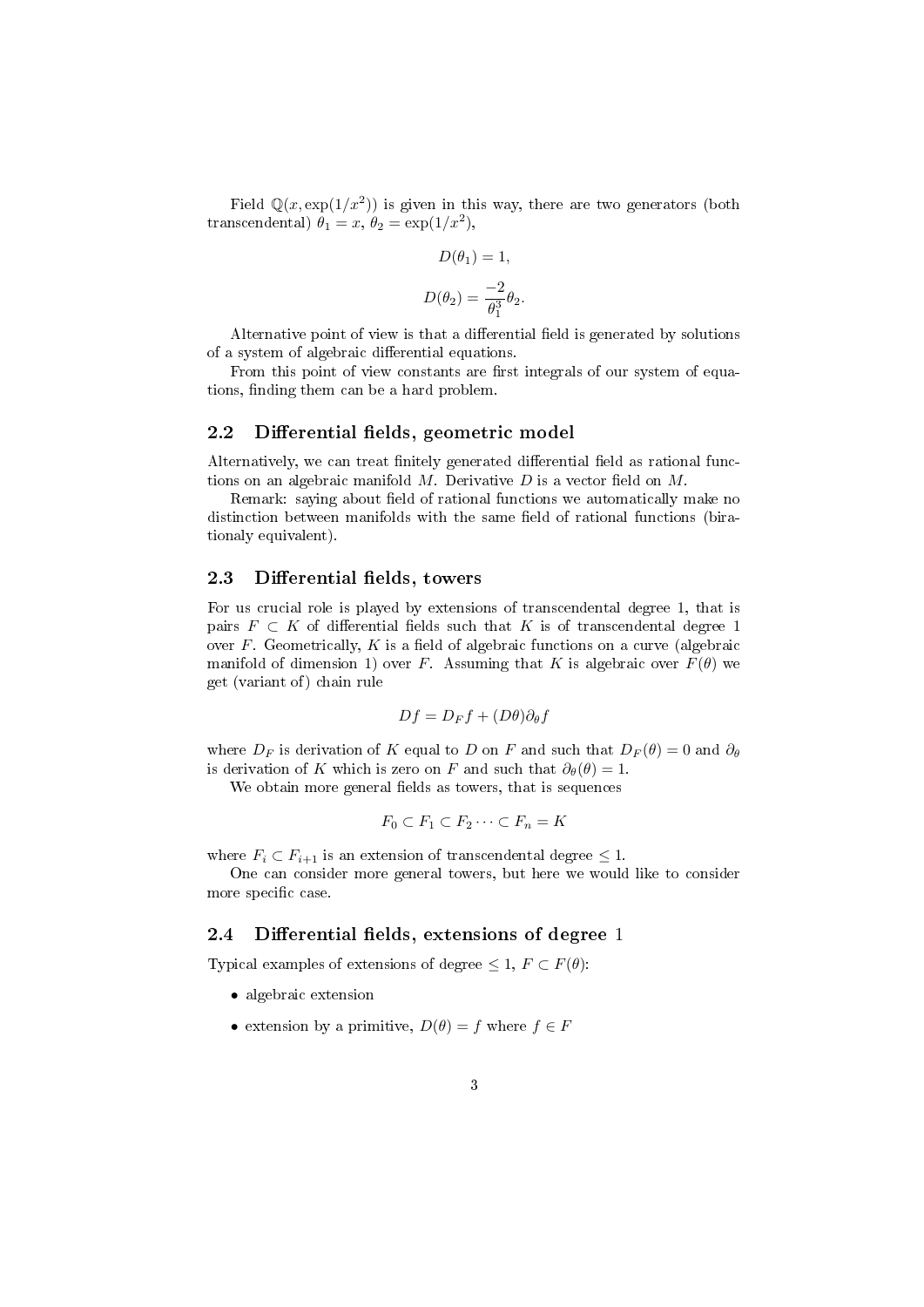- extension by an exponential,  $D(\theta) = D(f)\theta$  where  $f \in F$
- extension by an elliptic function,  $D(\theta) = D(f)q$  where  $f \in F$ ,  $q^2 =$  $\theta^3 - a\theta - b$ , a and b are constants
- extension by a Lambert W function,  $D(\theta) = D(f) \frac{\theta}{f(\theta+1)}$ , where  $f \in F$

Intuitively in the last three cases we have  $\theta = \exp(f), \theta = P(a, b, f), \theta = W(f)$ . where  $P$  is (an alternative version of) Weierstrass  $P$  elliptic function and  $W$  is Lambert W function.

In case of elliptic functions corresponding curve is an elliptic curve, in other cases we have projective line. However, algebraic extensions can introduce arbitrary curves.

In the sequel we will need two kinds of primitives: logarithms, where  $f = \frac{Dh}{h}$ for  $h \in F$  and elliptic integrals.

#### 2.5 Differential fields, elliptic integrals

To define elliptic integrals we assume that there are elements  $p, q \in F$  such that  $q^2 = p^3 - ap - b$  where a i b are constants.

 $\theta \in K$  is an elliptic integral of the first kind if

$$
D(\theta) = \frac{Dp}{q}.
$$

 $\theta \in K$  is an elliptic integral of the second kind if

$$
D(\theta) = \frac{pDp}{q}.
$$

 $\theta \in K$  is an elliptic integral of the third kind if there exist constant c such that

$$
D(\theta) = \frac{Dp}{(p-c)q}.
$$

Our elliptic integrals are integrals of a differential form on an elliptic curve in Weierstrass form.

Traditional approach uses Legendre form curve:

$$
y^2 = (1 - x^2)(1 - mx^2).
$$

Those curves give essentially equivalent theories, however to write a curve in Legendre form we may need additional algebraic extensions. For our purposes we need control over algebraic extensions so Weierstrass form is preferable. Also, integrals on Weierstrass curve fit well with Weierstrass elliptic functions. Legendre curve naturally leads to Jacobi elliptic functions which for us are less convenient.

Elliptic integrals in Legendre form are frequently transformed to trigonometric form. For us this is complication which needlessly introduces transcendental functions.

Crucial for us Abel lemma is proved on curve in Legendre form, thanks to equivalence we will get it also for Weierstrass elliptic integrals.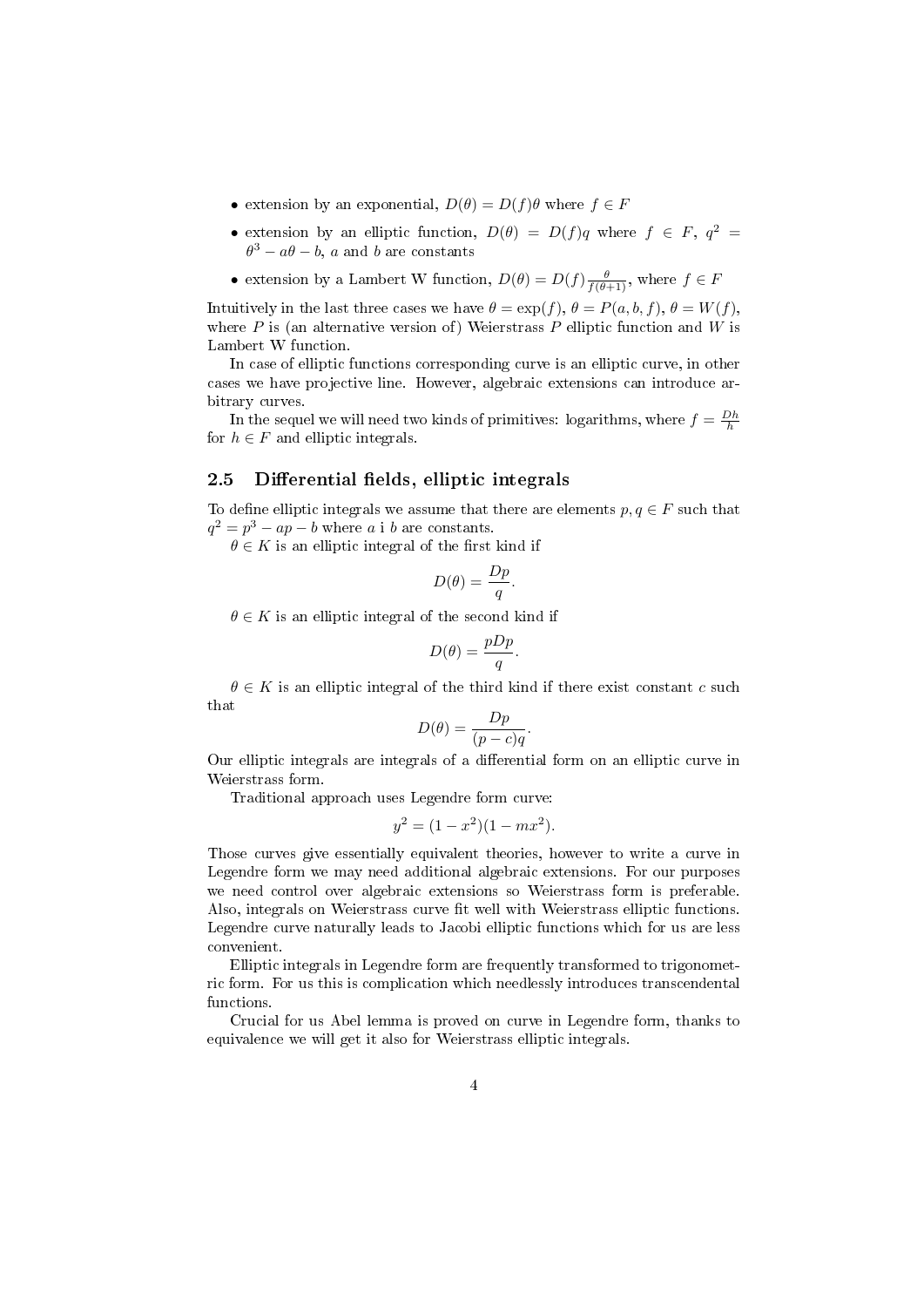#### 2.6 Differential fields, extensions of Lie type

All extensions of degree 1 that we considered are Lie closed, that is there exists nonzero derivation  $X$  on  $K$  such that  $X$  commutes with  $D$  and  $X$  is zero on F. More generally extension  $F \subset K$  of transcendental degree n is Lie closed if there are n linearly independent derivations  $X_i$  on K which commute with D and are zero on F.

Explicitly:

- For  $\theta$  which is a primitive  $X = \partial_{\theta}$
- For  $\theta$  which is an exponential  $X = \theta \partial_{\theta}$
- For  $\theta$  which is an elliptic function, that is  $D(\theta) = D(f)q$  where  $f \in F$ ,  $q^2 = \theta^3 - a\theta - b$ , a and b are constants we take  $X = q\partial_\theta$
- For  $\theta$  which is a Lambert W

$$
X = \frac{\theta}{\theta + 1} \partial_{\theta}
$$

Note that  $DX - XD$  is a derivation, so it is enough to check commutation on generators, that is elements of F and  $\theta$ . On F our X is zero, D preserves F. so both products are zero, so  $D$  and  $X$  commute on  $F$ .

For  $\theta$  which is a primitive we take  $X = \partial_{\theta}$  so we have  $\partial_{\theta} \theta = 1$ , so  $DX\theta = 0$ .  $D\theta \in F$  so  $XD\theta = 0$  and again D and X commute.

More generally, for all our  $\theta$  we have  $D\theta = gh(\theta)$  where  $g \in F$  and  $h(\theta)$ depends only on  $\theta$  (in the elliptic case h is an algebraic function, in other cases it is rational function). Now our  $X$  is

$$
X = h(\theta)\partial_{\theta}
$$

and we have

$$
XD\theta = Xgh(\theta) = gXh(\theta) = gh(\theta)\partial_{\theta}h(\theta),
$$
  

$$
DX\theta = Dh(\theta) = gh(\theta)\partial_{\theta}h(\theta)
$$

so D and X commute.

In three cases  $X$  generates one parameter group of (differential) automorphizms:

- When  $\theta$  is a primitive, then map  $\theta \mapsto \theta + c$  where c is a constant extends to an automorphizm of  $K$ . In other words translation by a constant gives automorphizm of differential field.
- When  $\theta$  is an exponential, then mapping  $\theta \mapsto c\theta$  where c jest nonzero constant extends to an automorphizm. So group is multiplicative group of nonzero constants.
- On elliptic curve we have multiplication, multiplication by points with constant coordinates gives automorphizms.

In other words extensions above are differential Galois (Kolchin proves that there are no other differential Galois extensions of degree 1).

The case of Lambert W is different: on algebraic level there are no group.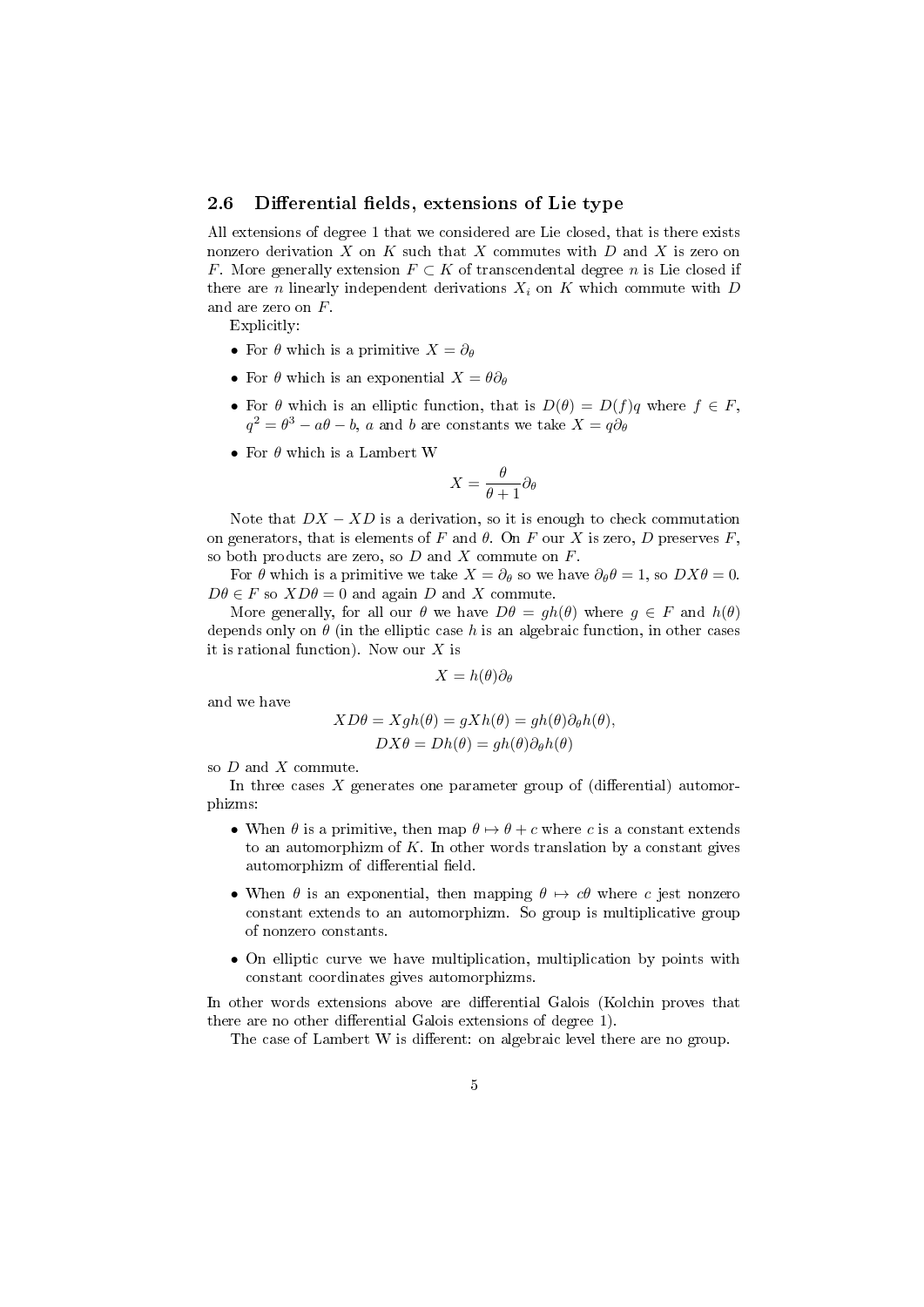#### 2.7 Differential fields, indefinite integral

We sat that  $q \in F$  is indefinite integral (or a primitive) of  $f \in F$  when

$$
f=D(g).
$$

For example

$$
\int ((x^2 - 2) \exp(1/x^2)) / x^2 = x \exp(1/x^2).
$$

As element of differential field indefinite integral is uniquely determined up to additive constant (but element of a differential field may be represented by multiple expressions, so we can get different formulas).

#### 2.8 Elementary extensions

Differential field  $K$  is an elementary extension of  $F$  if there exists tower

$$
F = F_0 \subset F_2 \subset \cdots \subset F_n = K
$$

where each of  $F_i \subset F_{i+1}$  is an algebraic extension, extension by a logarithm or extension by an exponential.

We say that a function  $f$  is elementary over  $F$  if it is an element of an elementary extension of F.

We say that a function  $f$  is elementary if it is elementary over field of rational functions over constants.

Example: Let  $f(x) = \sqrt{\exp(x + \log(x))}$ .  $f \in K = \mathbb{Q}(x)(\theta_1, \theta_2, \theta_3)$  where  $\theta_1 = \log(x), \theta_2 = \exp(x + \log(x)), \theta_3 = \sqrt{\exp(x + \log(x))}$ . So f is an elementary function.

We can write function from previous example as  $f(x) = \sqrt{x \exp(x)}$ , and use  $K = \mathbb{Q}(x)(\theta_1, \theta_2)$  for  $\theta_1 = \exp(x), \ \theta_2 = \sqrt{x \exp(x)}$ . However, given an expression for  $f(x)$  we can build an elementary extension in a natural way: each logarithm and exponential appearing in  $f$  and each irrational algebraic subexpression of f (like a root) is associated with a generator of an extension. Different expressions for  $f$  may lead to different elementary extensions.

We normally assume that extensions can not be written in simpler form. For example we will treat  $\theta$  as an exponential or a logarithm only when it is not discrete text of the state of the state of the state of the state of  $f(x) = \exp(\frac{\log(x)}{2}) = \sqrt{x}$  not algebraic over smaller field. For example we treat  $f(x) = \exp(\frac{\log(x)}{2}) = \sqrt{x}$  not as an exponential but as a solution to algebraic equation  $f^2(x) = x$ . Similarly we do not treat  $x = \log(\exp(x))$  as a logarithm.

#### 2.9 Elliptic-Lambert extensions

We will consider also wider class of extensions "elliptic-Lambert" extension where we allow towers in which may appear extensions by elliptic functions, elliptic integrals and Lambert W function.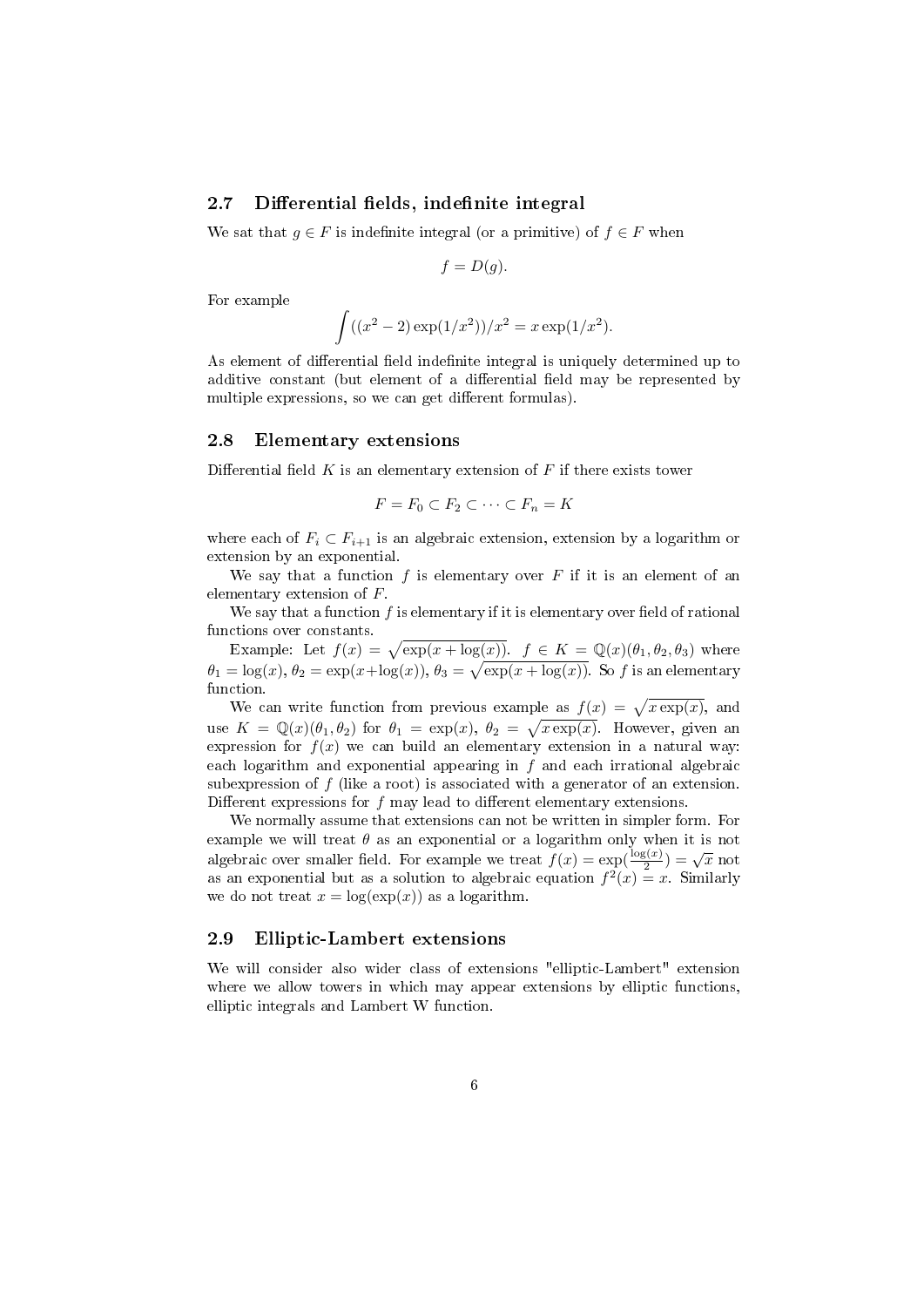#### 2.10 Commutator formula

**Lemma 1** If X, Y are derivations on K,  $p \in K$ , p and  $\psi(p)$  are algebraically dependent over constants, then

$$
X((Yp)\psi(p)) - Y((Xp)\psi(p) = ([X,Y]p)\psi(p)
$$

Proof: Since derivations extend uniquely to algebraic extensions we have  $X\psi(p) = (Xp)\psi'(p)$  and  $Y\psi(p) = (Yp)\psi'(p)$  where ' denotes unique derivation on  $C(p, \psi(p))$  such that  $p' = 1$  and C is constant field. Now,

$$
X((Yp)\psi(p)) = (XYp)\psi(p) + (Yp)(Xp)\psi'(p),
$$
  

$$
Y((Xp)\psi(p) = (YXp)\psi(p) + (Xp)(Yp)\psi'(p).
$$

Subtracting the above give the result.

# 3 Abel formula

We will need Abel addition formula for elliptic integrals (in Legendre form). Abel work [1] can be easily modified to modern standards. However, below we present somewhat different argument.

We consider integrals of differential forms on a curve  $C$  in Legendre form  $y^2 = (1 - x^2)(1 - mx^2)$ . Then

$$
\Pi'(x) = \frac{1}{(1 - nx^2)y}
$$

Let  $(x_1, y_1)$  i  $(x_2, y_2)$  be points on C and  $(x_3, y_3)$  be their sum. Abel gave formula

$$
\Pi(x_1) + \Pi(x_2) = C + \Pi(x_3) - \frac{a}{2\Delta(a)} \log \left( \frac{a_0 a + a^3 + x_1 x_2 x_3 \Delta(a)}{a_0 a + a^3 - x_1 x_2 x_3 \Delta(a)} \right)
$$

where

.

$$
n = \frac{1}{a^2},
$$
  
\n
$$
\Delta(a) = \sqrt{(1 - a^2)(1 - ma^2)},
$$
  
\n
$$
a_0 = \frac{x_2^3 y_1 - x_1^3 y_2}{x_1 y_2 - x_2 y_1}.
$$

In differential version

$$
\frac{dx_1}{(1-x_1^2/a^2)y_1} + \frac{dx_2}{(1-x_2^2/a^2)y_2} = \frac{dx_3}{(1-x_3^2/a^2)y_3} - \frac{adj}{2\Delta(a)f}
$$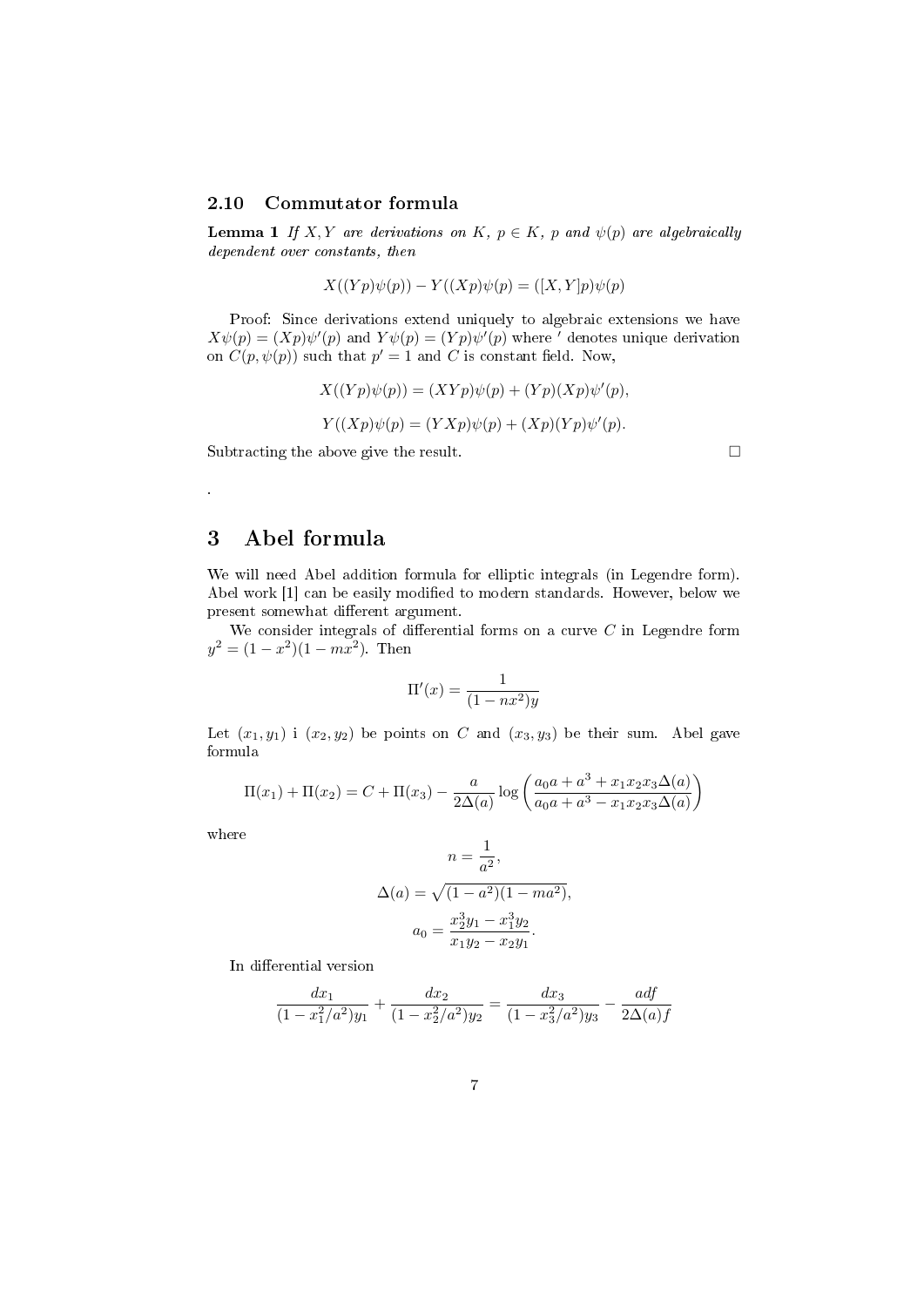where

$$
f = \frac{a_0 a + a^3 + x_1 x_2 x_3 \Delta(a)}{a_0 a + a^3 - x_1 x_2 x_3 \Delta(a)}.
$$

In this version formula can be checked by direct calculation (it can be done on a computer), we skip details.

We will also need integrals of the first kind  $F$  and of second kind  $E$ :

$$
F(x)' = \frac{1}{y},
$$

$$
E(X)' = \frac{1 - mx^2}{y}
$$

.

Lemma 2 (Abel)

$$
\sum_{k=1}^{l} F(x_i)' = F(y)',
$$
  

$$
\sum_{k=1}^{l} E(x_i)' = E(y)' + g',
$$
  

$$
\sum_{k=1}^{l} \Pi(x_i)' = \Pi(y)' + f',
$$

where  $y$  is sum of points on curve  $C, g$  is a rational finction and  $f$  jest a sum of logarithms.

Proof: Formula for Π follows by induction from the formula above. Formulas for F and E are obtained in similar way: direct calculation for  $l = 2$  and induction. Explicit formula for g when  $l = 2$  is:

$$
g = m \frac{-x_1 x_2^3 + x_1^3 x_2}{x_1 y_2 - x_2 y_1}
$$

Remark: Abel obtained formula for  $F$  taking limit of formula for  $\Pi$  when  $n$ goes to 0 (and similarly for  $E$ ). This can be justified in purely algebraic way, but in computer era direct calculation is simpler.

# 4 Liouville-Ostrowski theorem

Liouville-Ostrowski theorem: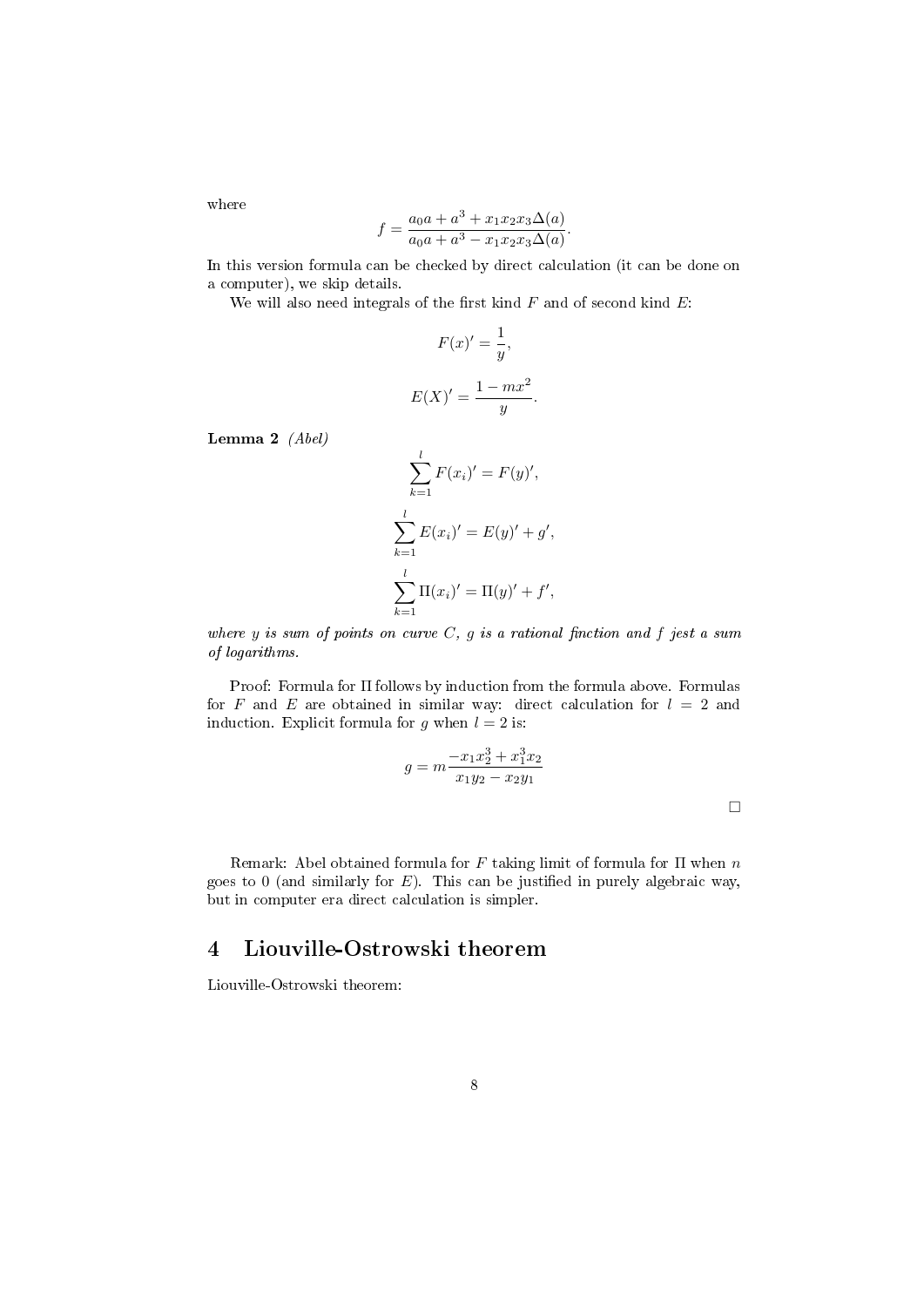Theorem 3 If F is a differential field,  $f \in F$  and f has a primitive in an elementary extension K of F, then there exists extension  $\overline{F}$  of F by algebraic constants and functions  $v_i \in \overline{F}$  and constants  $c_1, \ldots, c_l \in \overline{F}$  such that

$$
f = D(v_0) + \sum_{i=1}^{l} c_i \frac{D(v_i)}{v_i} = D(v_0) + \sum_{i=1}^{l} c_i D(\log(v_i))
$$

For modern proof see [7] (and [6] to get strong result about constants).

Liouville-Ostrowski theorem says that we can find all parts of integral of f already in  $F$  extended by algebraic constants. This is crucial property for symbolic integration algorithms.

Using his theorem Liouville proved that  $\int \frac{\exp(x)}{x} dx$ ,  $\int \exp(x^2) dx$  and elliptic integrals of the first and second kind are not elementary.

#### 4.1 Generalization

**Theorem 4** If F is a differential field,  $f \in F$  and f has a primitive in an elliptic-Lambert extension K of F, then there exist an extension  $\overline{F}$  of F by algebraic constants, functions  $v_i \in \overline{F}$  and constants  $c_1, \ldots, c_l \in \overline{F}$ , such that

$$
f = D(v_0) + \sum_{i=1}^{l} c_i \phi(Dv_i, v_i)
$$

where  $\phi(Dv_i, v_i)$  is of one of forms below

- derivative of a logarithm, that is  $\phi(Dv_i, v_i) = \frac{D(v_i)}{v_i}$
- $\phi(Dv_i, v_i) = \frac{Dv_i}{q_i}$

• 
$$
\phi(Dv_i, v_i) = \frac{v_i D v_i}{q_i}
$$

•  $\phi(Dv_i, v_i) = \frac{Dv_i}{(v_i - c_i)q_i}$ 

where  $q_i^2 = v_i^3 - a_i v_i - b_i$ ,  $q_i \in \overline{F}$ ,  $a_i, b_i, c_i$  are constants in  $\overline{F}$ .

In other word, we can find all ingredients of the integral already in  $F$  extended by algebraic constants.

Remark: Abel proved equivalent result in case when F is algebraic over  $C(x)$ (where C is constant field) and K is algebraic over  $F$ .

Proof: Proof is via induction over tower. Namely let L be elliptic-Lambert extension in which integral exists. We can write

$$
\bar{F} = F_0 \subset F_1 \subset \cdots \subset F_n = L
$$

where each  $F_j \subset F_{j+1}$  is an extension of degree  $\leq 1$  of form given earlier. By assumption in  $L$  we can write integral in the form given in the theorem. So it remains to prove that given expression as above with all parts in  $F_{j+1}$  we can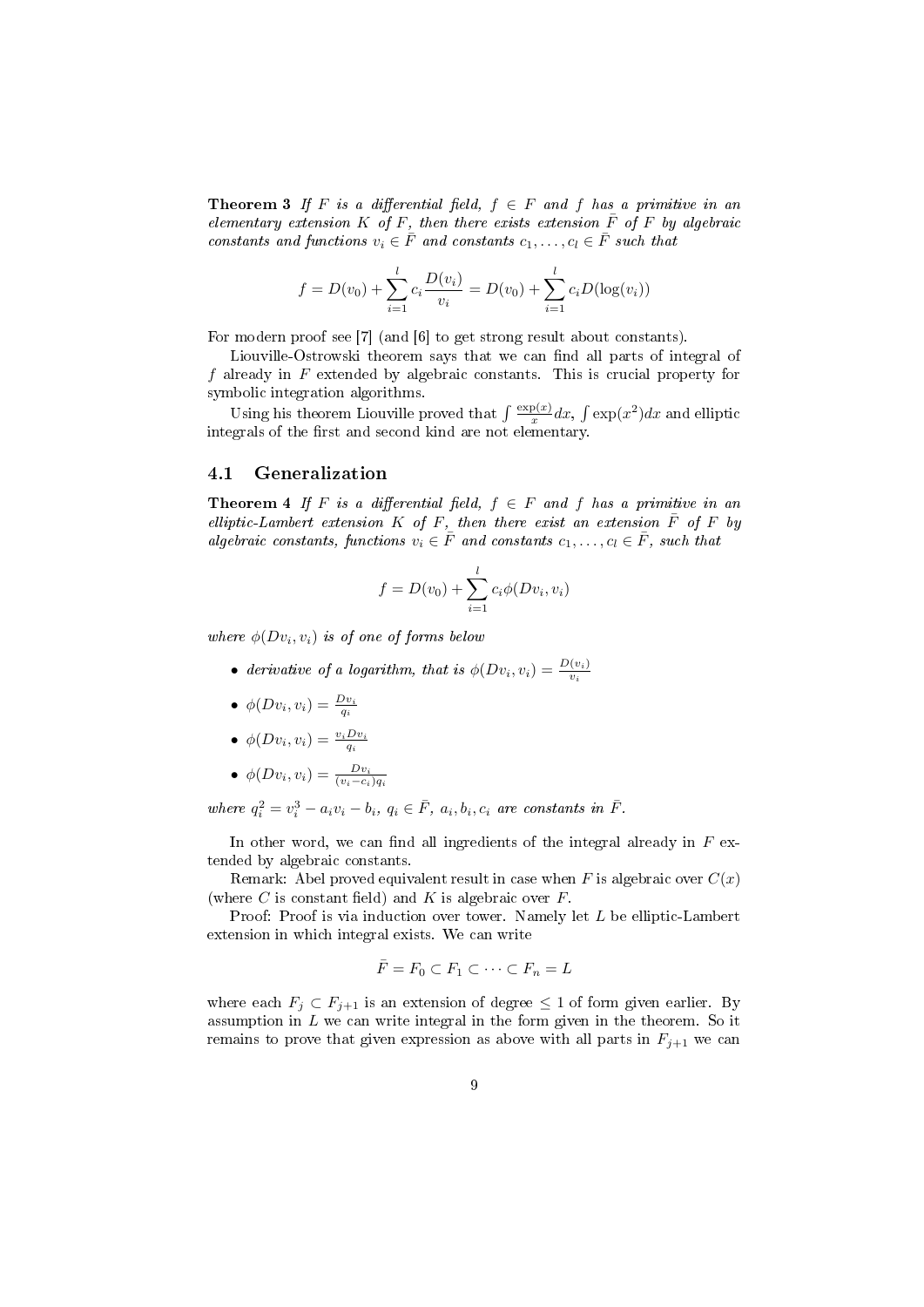transform it into expression with all parts in  $F_j$  extended by constants. We will do this in a few steps.

Step 1. We will prove that:

$$
X\frac{Dv}{v} = D\frac{Xv}{v}
$$

where  $X$  is given earlier derivation commuting with  $D$ . Also

$$
X\frac{Dp}{(p-c)q} = D\frac{Xp}{(p-c)q}
$$

and similarly for remaining  $\phi(Dv_i, v_i)$  terms.

Namely, all our  $\phi(Dv_i, v_i)$  are of form  $(Dv_i)\psi(v_i)$  where  $\psi$  is an algebraic function. Since  $[X, D] = 0$  equality

$$
X\phi(Dp, p) = D\phi(Xp, p).
$$

follows from Lemma 1.

Step 2. Now we compute

$$
0 = Xf = XD(v_0) + \sum_{i=1}^{l} c_i X \phi(Dv_i, v_i)
$$

$$
= DXv_0 + \sum_{i=1}^{l} c_i D\phi(Xv_i, v_i)
$$

$$
= D(Xv_0 + \sum_{i=1}^{l} c_i \phi(Xv_i, v_i))
$$

So

$$
c = Xv_0 + \sum_{i=1}^{l} c_i \phi(Xv_i, v_i)
$$

is a constant.

Step 3. Now we use chain rule:

$$
D=D_{F_j}+(D\theta)\partial_\theta
$$

If  $\theta$  is a primitive, then the above can be written as

$$
D = D_{F_j} + (D\theta)X.
$$

Now

$$
D(v_0) + \sum_{i=1}^{l} c_i \phi(Dv_i, v_i) = D_{F_j}(v_0) + \sum_{i=1}^{l} c_i \phi(D_{F_j}v_i, v_i) +
$$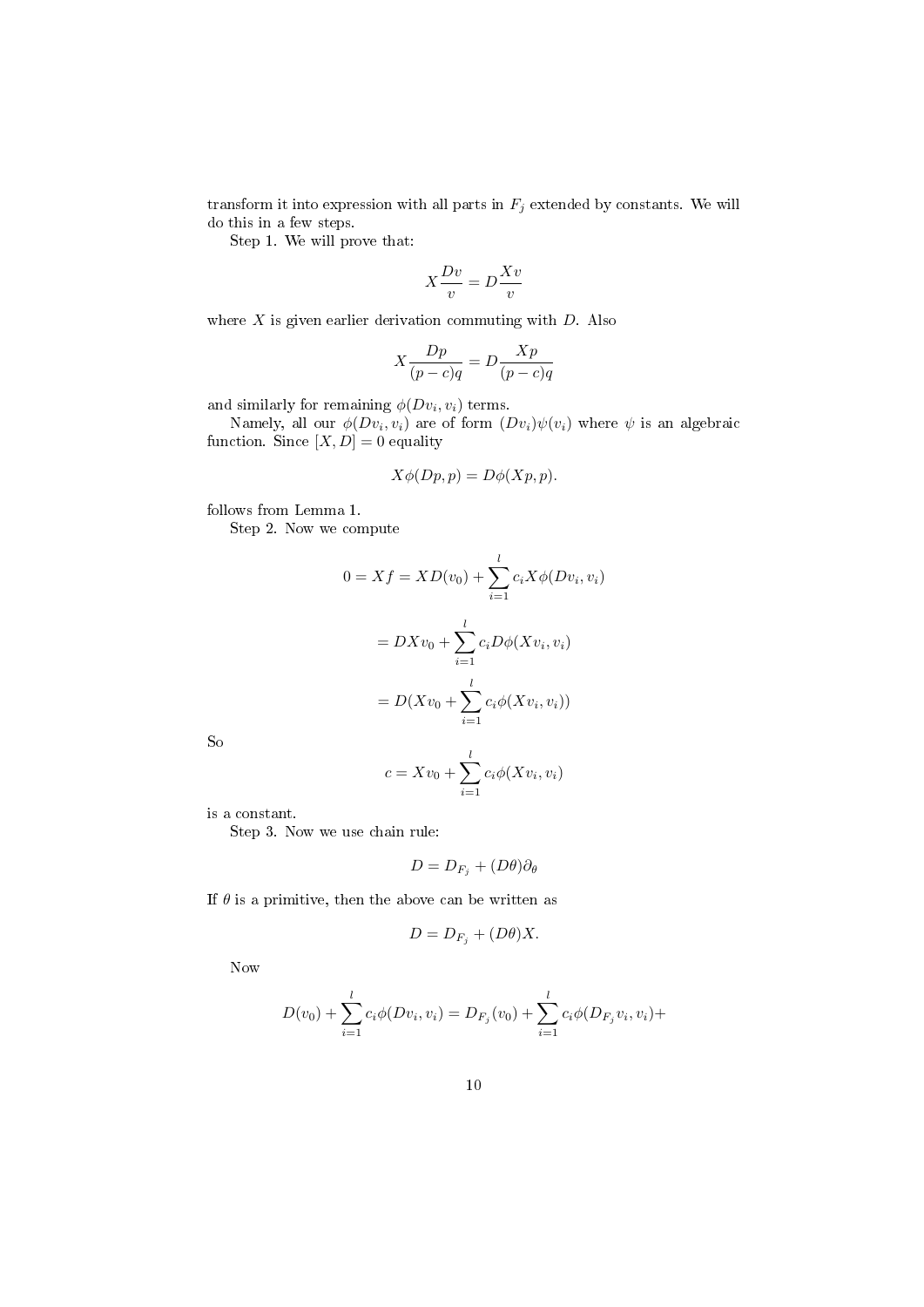$$
(D\theta)(Xv_0 + \sum_{i=1}^l c_i \phi(Xv_i, v_i))
$$
  
=  $D_{F_j}(v_0) + \sum_{i=1}^l c_i \phi(D_{F_j}v_i, v_i) + cD\theta$ 

But  $D\theta = \phi(Dp, p)$  is in the form required by the theorem, so we can add it as an additional term in the sum.  $D_{F_j}(\theta) = 0$ , so we have expression of required form in extended by constants.

Step 3'. In Lambert W case we have  $D\theta = \frac{D(f)}{f} X\theta$  so  $cD\theta$  term can be replaced by logarithmic term.

Step 3". In other cases  $D\theta = D(f)X\theta$  and proceeding as before we add cf to  $v_0$ .

It remains to consider algebraic extensions. We do this using methods of Galois theory (or more precisely method of Abel). We use trace and norm maps. For an algebraic extension  $F \subset E$  we define

$$
\text{Tr}(y) = \sum_{k=1}^{m} \iota_k(y),
$$
  
Norm(y) = 
$$
\prod_{k=1}^{m} \iota_k(y)
$$

where  $\iota_k$  goes over all embeddings of E over F into algebraic closure of F. We have

$$
\frac{D\text{Norm}(y)}{\text{Norm}(y)} = \text{Tr}(\frac{Dy}{y}).
$$

Proof:

$$
\text{Norm}(y) = \prod_{k=1}^{m} \iota_k(y).
$$

Since derivative extends uniquely onto algebraic extension we have  $D\iota_k(y) =$  $\iota_k(Dy)$ . By the logarithmic derivative formula we have

$$
\frac{D\text{Norm}(y)}{\text{Norm}(y)} = \sum \frac{D\iota_k(y)}{\iota_k(y)} = \sum \frac{\iota_k(Dy)}{\iota_k(y)} = \sum \iota_k(\frac{D(y)}{y}) = \text{Tr}(\frac{Dy}{y}).
$$

From Abel formula (Lemma 2)

$$
\text{Tr}(D(\Pi(p)) = D\Pi(\tilde{p}) + Df
$$

where  $\tilde{p}$  is sum of images on curve and f jest a sum of logarithms. By Galois (Abel) theory  $\tilde{p}$  is in E. Similar result holds for elliptic integrals of the first and second kind. Passing between Legendre and Weierstrass theory we get similar result for integrals in Weierstrass form.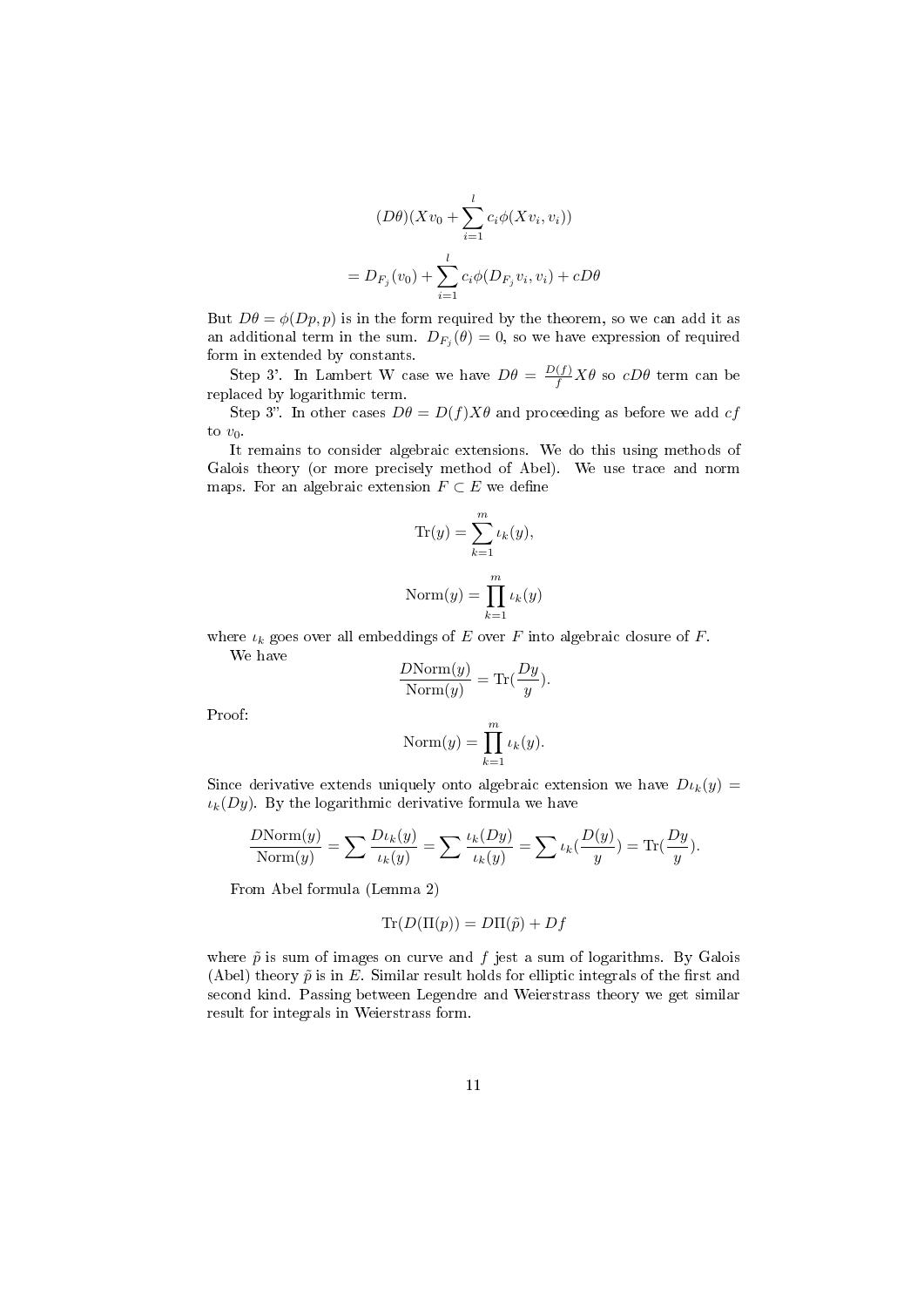Now, when  $F_j \subset F_{j+1}$  is an algebraic extension and in  $F_{j+1}$  we have

$$
f = D(v_0) + \sum_{i=1}^{l} c_i \phi(Dv_i, v_i)
$$

and  $f \in F_j$ , then applying Tr to both sides we get similar formula with terms in  $F_j$  extended by constants, which ends the proof of algebraic case.

Our proof can introduce transcendental constants. We should prove that it is enough to use algebraic constants. This can be done in various ways, for example using Hilbert theorem about zeros (like [6]) or adapting model-theoretic proof of Hilbert theorem. We will skip details.

# 5 Further results and remarks

We can strengthen our main theorem by allowing more complicated  $K$ . Namely, we can allow towers containing Lie closed extensions such that Lie algebra spanned by  $X_k$  is spanned by commutators. Put

$$
w_{X_k} = X_k v_0 + \sum_{i=1}^l c_i \phi(X_k v_i, v_i).
$$

Proceeding like in step 2 of proof of Theorem we get:

$$
X_k w_{X_j} - X_j w_{X_k} = [X_k, X_j] v_0 + \sum_{i=1}^l c_i \phi([X_k, X_j] v_i, v_i).
$$

From step 2 we know that  $w_{X_k}$  is a constant, so

$$
X_k w_{X_j} - X_j w_{X_k} = 0
$$

hence

$$
[X_k, X_j]v_0 + \sum_{i=1}^l c_i \phi([X_k, X_j]v_i, v_i) = 0
$$

We assume that Lie algebra spanned by  $X_k$  is spanned by commutators, so also

$$
w_{X_k}=0.
$$

But having this we can proceed like in step 3 using formula

$$
D = D_{F_j} + \sum a_k X_k
$$

where  $a_k \in K$  are such that  $D\theta_i = \sum a_k X_k \theta_i$  where  $\theta_i$  is transcendence basis of  $F_{j+1}$  over  $F_j$ . Terms involving  $X_k$  will vanish so

$$
f = Dv_0 + \sum_{i=1}^{l} c_i \phi(Dv_i, v_i) = D_{F_j} + \sum_{i=1}^{l} c_i \phi(D_{F_j}, v_i).
$$